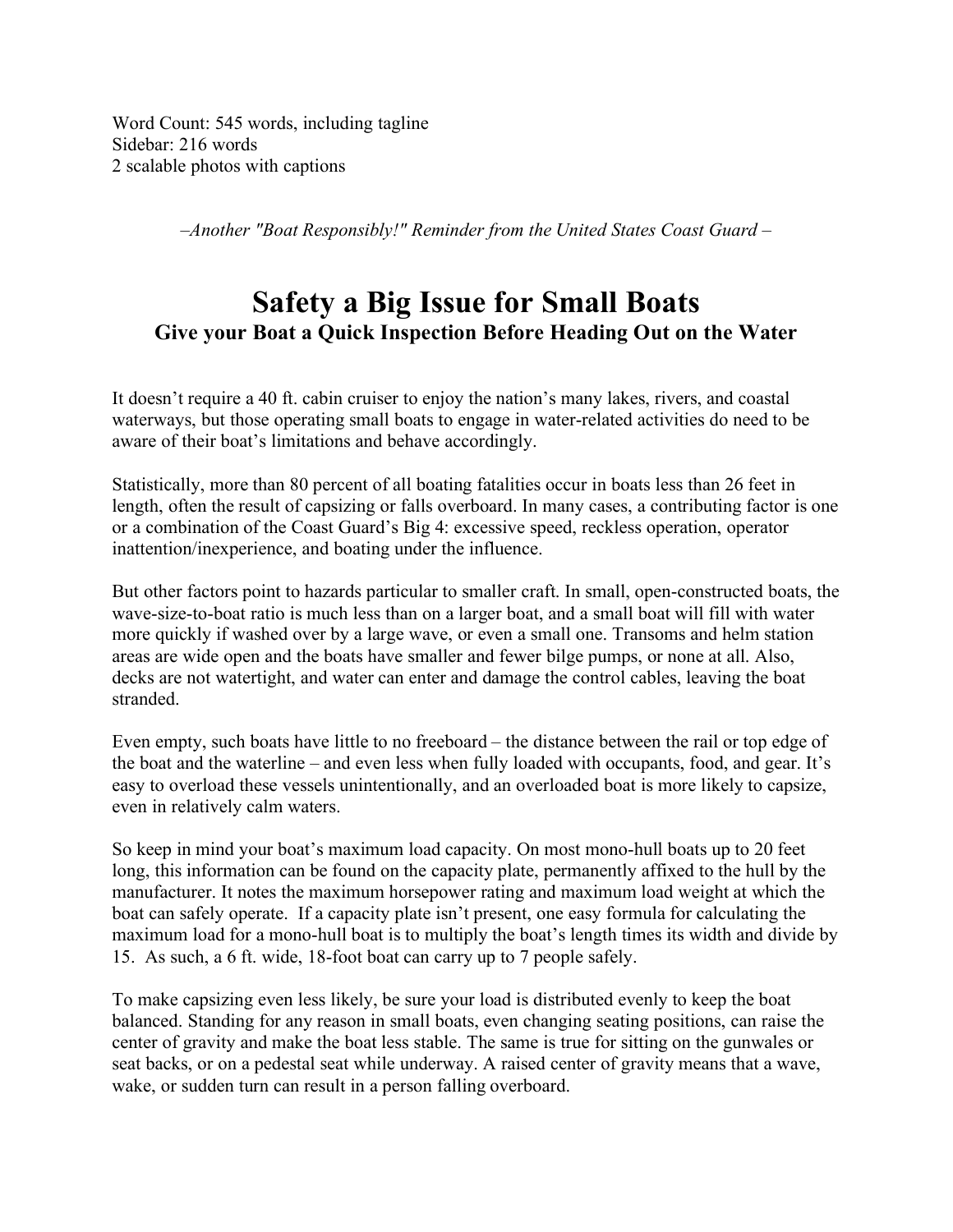For safety's sake, complete a pre-departure checklist prior to launch to make certain your boat is in good working order and has all the necessary safety equipment on board. And, big boat or small, be sure to check the weather report and waterway conditions, bearing in mind that conditions considered safe for a 40-foot boat might be unsafe for one half that size.

Small boats are a lot of fun and important to many water-related activities. Take a moment to do a 15-minute inspection before launch, watch your load, and mind the Big 4. Make sure that all of your small boat journeys are safe ones.

\* \* \* \* \*

*The U.S. Coast Guard reminds all boaters to "Boat Responsibly!" For more tips on boating safety, visit www.USCGboating.org*

(Sidebar)

## **Complete this Pre-Departure Checklist**

\_\_\_\_\_\_\_\_\_\_\_\_\_\_\_\_\_\_\_\_\_\_\_\_\_\_\_\_\_\_

To make sure your small boat is "seaworthy" and that all essentials are on board, set aside 15 minutes for a quick inspection before launch.

- Check the operating condition of your boat: motor, steering, battery, hoses, clamps, bilge pumps, wiring, fuel tanks, lines, float switches, and lights.
- Make sure you have a U.S. Coast Guard-approved life jacket of correct size and type for you and every passenger (and, on the water, make sure they are worn, not just stowed).
- If your boat is greater than 16-feet in length, be sure you also have a Coast Guardapproved throwable flotation device  $-$  i.e. buoyant cushion, ring buoy, or horseshoe buoy (kayaks and canoes are exempted from this requirement).
- Check for other safety equipment appropriate to the size of your boat and the area where it will be operating; for example, flashlight, tool kit, first-aid kit and sunscreen, paddles, oars, binoculars, anchor and anchor line, fire extinguisher, spare battery, visual distress signals, charts of the local area, and a VHF-FM marine radio.
- Check the capacity plate (if affixed to the hull) or calculate the maximum load to make sure you don't overload the boat with passengers and gear.

You can also download a Pre-Departure Checklist from the U.S. Coast Guard at http://uscgboating.org/safety/fedreqs/saf\_prechecklist.htm

Photo captions; photos attached and numbered.